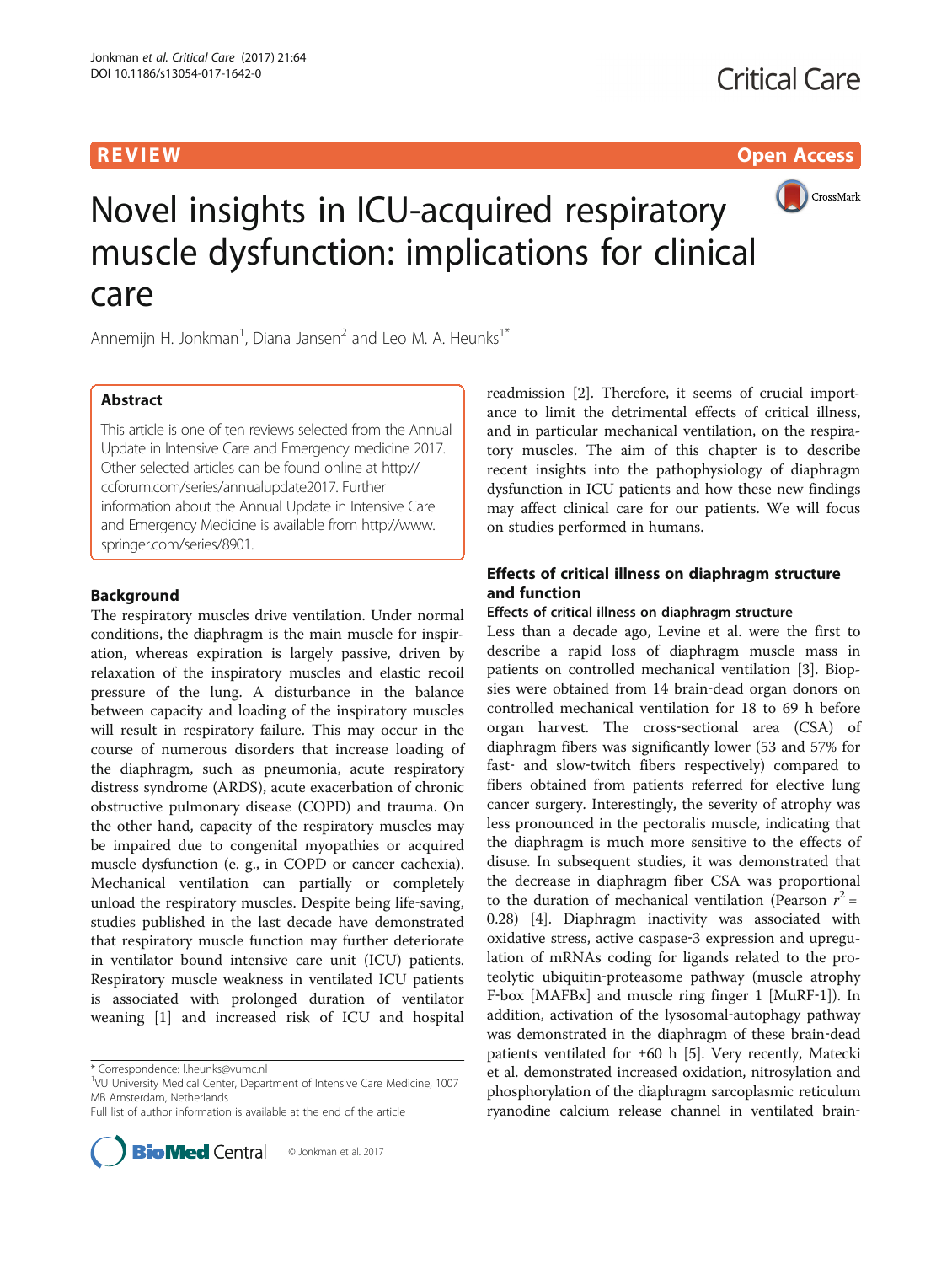dead patients [\[6](#page-5-0)]. These molecular modifications were associated with enhanced calcium leak from the channel (increased open probability). Additional experiments in mice indicated that leaky ryanodine channels are associated with diaphragm weakness.

Collectively, these data demonstrate that inactivity of the diaphragm under controlled mechanical ventilation is associated with rapid posttranslational protein modifications, activation of proteolytic pathways and muscle fiber atrophy. However, these early studies used biopsies of the diaphragm of brain‐dead patients. This might be an excellent model for diaphragm disuse associated with mechanical ventilation, but differences in treatment and underlying pathophysiology in more representative ICU patients should be recognized. Hooijman et al. were the first to study structural, biochemical and functional modifications of biopsies obtained from the diaphragm of ventilated ICU patients ( $n = 22$ , mean duration on the ventilator: 7 days, range 14 to 607 h) [\[7](#page-5-0)]. These authors found that both fast- and slow-twitch diaphragm fibers had a CSA that was approximately 25% smaller than that of fibers from the diaphragm of patients referred for elective surgery. Biochemical analysis revealed activation of the proteolytic ubiquitin‐proteasome pathway. Histological analysis demonstrated that the number of inflammatory cells, including neutrophils and macrophages, was significantly increased in the diaphragm of ICU patients; this supports a role for inflammatory mediators in the development of atrophy or injury. Interestingly, van Hees et al. demonstrated that plasma from septic shock patients, but not from healthy subjects, induced atrophy in (healthy) cultured skeletal muscle myotubes [[8\]](#page-5-0). This indicates that plasma from septic shock patients contains molecules with catabolic properties. Additional experiments presented in that paper suggest that interleukin (IL)‐6 plays a role in the development of muscle atrophy in sepsis.

# Effect of critical illness on diaphragm function

Structural modifications of the respiratory muscles as described above may have functional implications. Single muscle fibers isolated from the diaphragm provide an excellent model to study contractile protein function. The force generated by single fibers from the diaphragm of ICU patients was significantly reduced compared to fibers from non‐ICU patients [\[7](#page-5-0)]. Reduction in force resulted from loss of contractile proteins (atrophy) and contractile protein dysfunction.

The gold standard to evaluate in vivo diaphragm contractile function in ventilated patients is to assess the change in endotracheal tube pressure induced by magnetic stimulation of the phrenic nerves during airway occlusion (Ptr,magn). The major advantage of this technique is that it can be performed at the bedside and does

not require patient cooperation. Demoule et al. measured Ptr,magn within 24 h of mechanical ventilation in a population of 85 critically ill patients [[9\]](#page-5-0). Of this group, 54 (64%) patients were diagnosed with diaphragm dysfunction defined as a Ptr, magn <  $11$  cmH<sub>2</sub>O. More recently, the same investigators confirmed these earlier findings in 43 ventilated patients [[10](#page-5-0)]; 23 (53%) of these patients exhibited diaphragm dysfunction at ICU admission. These are important findings, as they indicate that other factors besides disuse play a role in the pathophysiology of respiratory muscle weakness in ICU patients. In fact, in their earlier study [\[9](#page-5-0)], the authors reported that diaphragm dysfunction was independently associated with sepsis. Consistent with that study, Supinski et al. [[11](#page-5-0)] found that measures for in vivo contractile force were affected more in ventilated patients with infection than in ventilated patients without infection.

In a follow up study, Jaber et al. measured Ptr,magn every 24 to 36 h in ICU patients ( $n = 6$ ) ventilated for > 5 days [[4](#page-5-0)]. Ptr,magn rapidly declined by approximately 30% in the first 5 to 6 days of controlled mechanical ventilation. The recent study by Demoule et al. [\[10](#page-5-0)] also assessed Ptr,magn during the ICU stay. In that study, 61% of patients fulfilling criteria for diaphragm dysfunction at admission had persistent respiratory muscle weakness while in the ICU. Of the patients with normal diaphragm function at ICU admission, 55% developed weakness while on the ventilator. This study demonstrates that 80% of all patients fulfilling their inclusion criteria (i. e., > 5 days on mechanical ventilation), develop respiratory muscle weakness at some time while on the ventilator.

Goligher et al. described the evolution of diaphragmatic thickness during mechanical ventilation and its impact on diaphragm function, assessed with ultrasound [[12\]](#page-5-0). Changes in diaphragm thickness were found in 56% of the study population ( $n = 128$ ). Both loss and gain of diaphragm thickness were observed during the first week of ventilation, in 44 and 12% of the patients, respectively. Contractile activity of the diaphragm was estimated as the diaphragm thickening fraction during maximal inspiratory effort. There was a significant correlation between the mean diaphragm thickening fraction during the first 3 days of ventilation and changes in diaphragm thickness  $(p = 0.01)$ : a loss of diaphragm muscle mass was associated with lower contractile activity, while higher contractile activity was found for patients exhibiting increases in diaphragm thickness. Both increased and decreased diaphragm thickness seemed to be modulated by the intensity of respiratory muscle work performed by the patient, because the change in diaphragm thickness was inversely correlated with the driving pressure applied by the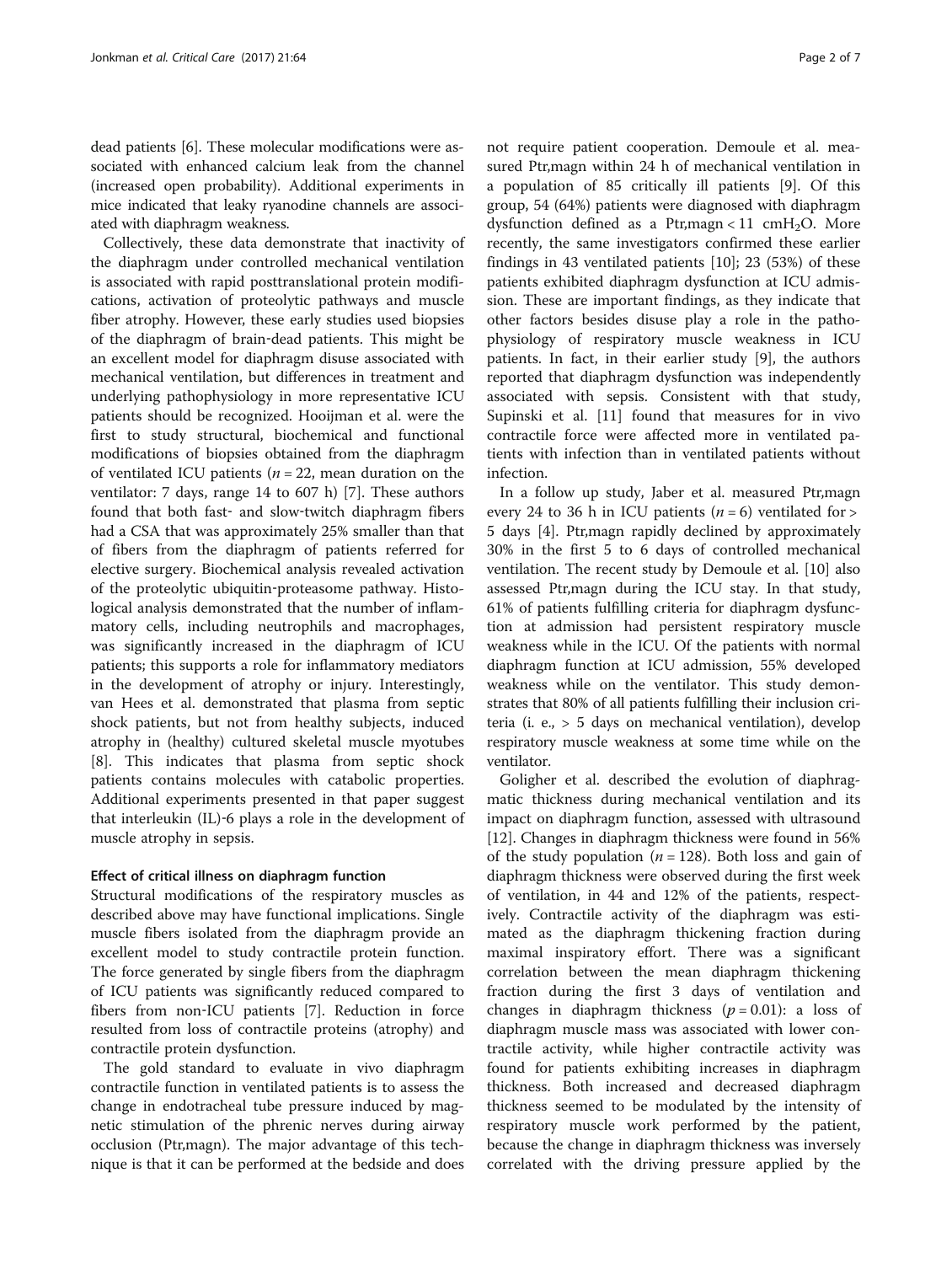ventilator over the first 72 h of ventilation ( $p = 0.04$ , after removal of one outlier).

In conclusion, in the last decade our knowledge of the effects of critical illness and mechanical ventilation on respiratory muscle function has markedly improved. We have gained more insight into the pathophysiology, including molecular pathways, associated with dysfunction. In addition, it appears that the most important clinical risk factors for development of dysfunction include disuse and inflammation/sepsis.

# Clinical implications of current knowledge Monitoring diaphragm function in the ICU

As described above, disuse is proposed to be an important risk factor for the development of atrophy and dysfunction of the diaphragm in ventilated patients. Therefore, a reasonable clinical goal is to limit the duration of respiratory muscle inactivity by using partially assisted modes, such as pressure support ventilation as soon as feasible and safe (fulfilling criteria for lung-protective ventilation). It should be recognized that even in partially assisted modes, full unloading of the diaphragm may occur ([\[13](#page-5-0)]; Fig. 1). Moreover, this study demonstrated that clinicians are often unable to recognize diaphragm inactivity based on pressure and flow signals on the ventilator screen. Therefore, there may be a role for more advanced respiratory muscle monitoring techniques [[14](#page-5-0), [15\]](#page-5-0). Recently, we reviewed clinically available

methods to monitor respiratory muscle function in ventilated ICU patients [[14\]](#page-5-0).

Today, the state of the art technique for monitoring diaphragm activity is assessment of the transdiaphragmatic pressure (Pdi). This can be estimated by simultaneous measurement of esophageal pressure (Pes) and gastric pressure (Pga) as surrogates for the pleural and abdominal pressures, respectively. Recently, recommendations for the use of Pes monitoring in ICU patients were published [\[16,](#page-5-0) [17\]](#page-6-0). Although no reference values for Pdi are available for critically ill patients, monitoring will prevent unwanted periods of diaphragm inactivity due to over‐assist in partially supported modes. In addition, Pes monitoring enables the clinician to detect patient‐ventilator asynchronies.

Binding of acetylcholine to the skeletal muscle acetylcholine receptor will result in depolarization of the plasma membrane, which in turn opens calcium release channels that activate contractile proteins, resulting in the generation of force. Depolarization of the plasma membranes can be visualized by electromyography (EMG). Recently, continuous monitoring of diaphragm electrical activity (EAdi) has become available for ICU patients. Neurally‐adjusted ventilator assist (NAVA) is a relatively new mode for partially assisted ventilation that uses EAdi to control the ventilator. EAdi is acquired using a dedicated nasogastric feeding tube with nine electrodes positioned at the level of the diaphragm

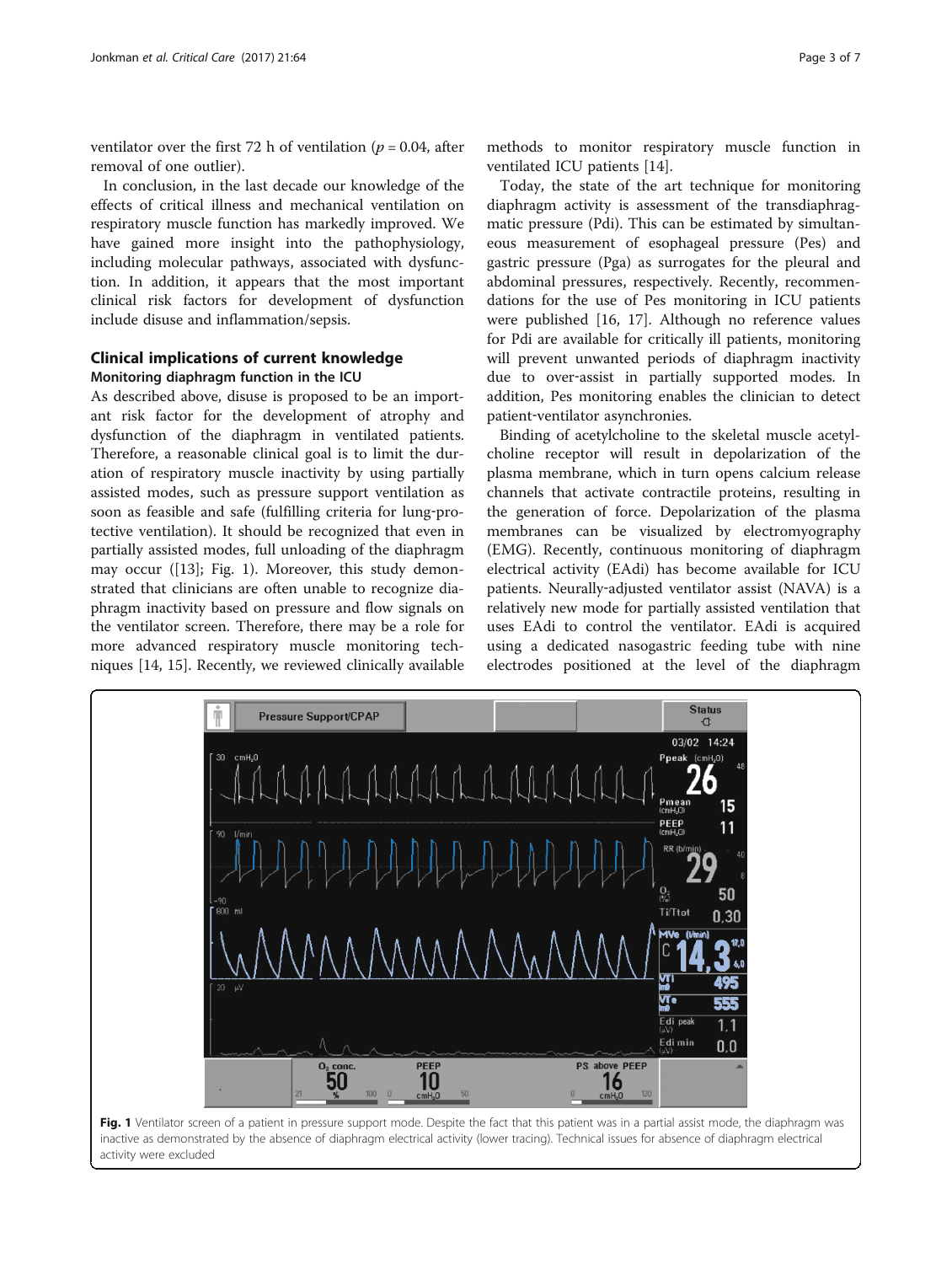muscle. The electrical activity is shown real‐time on the ventilator screen (Servo-i/U, Maquet Sweden), even when the patient is ventilated in another mode than NAVA. Therefore, EAdi may be an alternative to esophageal and gastric balloons to monitor diaphragm activity (Fig. 2). Indeed, absence of EAdi is consistent with inactivity of the diaphragm, when technical issues have been excluded. However, conversion of EAdi (in microvolt) into pressure has not yet been well validated. Bellani et al. proposed a proportionality coefficient (pressure-electrical activity index, PEi) that allows calculation of pressure generated by the diaphragm from EAdi [\[18](#page-6-0)]. Another index derived from the EAdi is the patient‐ventilator breath contribution (PVBC) index, which provides an estimation of the fraction of breathing effort that is generated by the patient compared to the total work of breathing (ventilator + patient). Liu et al. demonstrated in 12 patients ventilated using the NAVA mode that PVBC predicts the contribution of the inspiratory muscles versus the pressure delivered by the ventilator [\[19](#page-6-0)]. Although both PEi and PVBC may be helpful to limit the risk of ventilator over‐assist, additional studies are required before clinical implementation is justified.

## Strategies to prevent diaphragm dysfunction

Although respiratory muscle weakness may already be present at ICU admission [[9\]](#page-5-0), many patients develop weakness while in the ICU [[10\]](#page-5-0). Sepsis is a recognized risk factor for development of respiratory muscle weakness [\[10\]](#page-5-0), but apart from appropriate treatment of sepsis, no specific interventions can be applied to protect the respiratory muscles. Certain drugs have been associated

with the development of respiratory muscle weakness, in particular corticosteroids and neuromuscular blockers. The effect of both drugs, together or separately, on muscle dysfunction is complex and beyond the scope of this paper. We refer to an excellent recent review on this subject [\[20](#page-6-0)]. However, it should be noticed that short periods (48 h) of full neuromuscular blockade are not associated with the development of clinically relevant respiratory muscle weakness, because ARDS patients treated with a neuromuscular blocker were liberated faster from mechanical ventilation than patients in a placebo group [[21\]](#page-6-0).

As discussed earlier, inactivity appears to be an important risk factor for the development of respiratory muscle dysfunction. No clinical studies have compared the effects of controlled and partially supported modes on the development of respiratory muscle dysfunction in humans. Sassoon et al. [\[22\]](#page-6-0) investigated the effect of controlled mechanical ventilation or partially supported modes of mechanical ventilation on diaphragm forcevelocity relationships in vitro in rabbits. The loss of diaphragmatic force‐generating capacity was significantly less in rabbits on partially supported modes compared to those receiving controlled mechanical ventilation. Despite the absence of evidence in humans, from a physiological perspective it is reasonable to apply partially assisted ventilator modes when feasible and safe. Recently, it was demonstrated that assisted ventilation in patients with mild-to-moderate ARDS improved patientventilator interaction and preserved respiratory variability, while maintaining lung‐protective ventilation in terms of tidal volume and lung‐distending pressure [\[23](#page-6-0)].

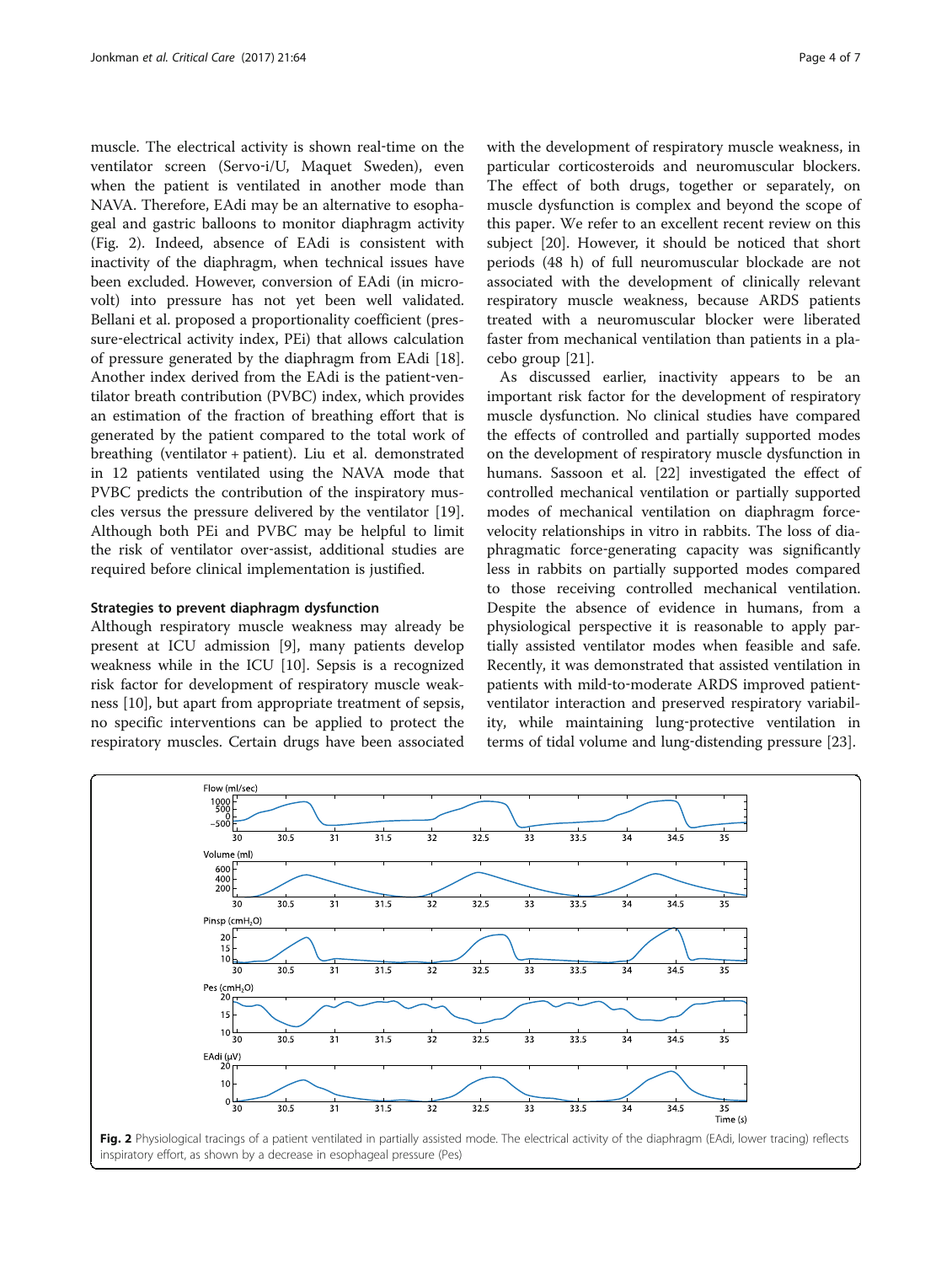Nevertheless, in some critically ill patients admitted to the ICU partially assisted modes are not feasible, for instance due to very high respiratory drive. In these patients, high levels of sedation may be required, resulting in full unloading of the respiratory muscles. An interesting hypothesis is that in these patients electrical activation of the muscles ('pacing') may limit development of dysfunction. Pavlovic and Wendt were the first to hypothesize that electrical pacing of the diaphragm may prevent disuse atrophy and contractile dysfunction in mechanically ventilated patients [\[24\]](#page-6-0). This hypothesis was based on evidence that electrical pacing of limb skeletal muscle is an effective therapy to maintain muscle activity without patient cooperation. For example, multiple studies have shown that non-invasive pacing of the quadriceps in COPD patients improves muscle performance and exercise capacity [[25](#page-6-0)–[27](#page-6-0)]. Based on the effectiveness of these studies, there is a growing interest for pacing the respiratory muscles in the critically ill ventilated patient.

Today, the major clinical application of non-invasive pacing of the phrenic nerve has been as a diagnostic tool, using brief transcutaneous stimuli at the neck for the evaluation of phrenic nerve conduction time, diaphragm contractility and fatigue [[28](#page-6-0), [29](#page-6-0)]. However, this method is not feasible for therapeutic purposes, because prolonged transcutaneous pacing is uncomfortable for patients and correct positioning of the stimulator (coil) is cumbersome in an ICU setting because of its selectiveness: minor changes in the location of the stimulus can result in submaximal activation of the phrenic nerve and co-activation of other anatomically related nerves.

Although there is no clinical evidence for therapeutic pacing to reduce diaphragm atrophy and dysfunction during mechanical ventilation, a few studies have been conducted. A very novel technique, using transvenous phrenic nerve pacing, has been investigated recently [[30\]](#page-6-0). To activate the phrenic nerves bilaterally, a pacing catheter is introduced in the left subclavian vein and advanced into the superior vena cava. The preclinical study in mechanically ventilated pigs showed that loss of diaphragm muscle mass was attenuated in pigs subjected to phrenic nerve pacing. Future studies should evaluate the feasibility of this device in humans.

# Strategies to restore respiratory muscle dysfunction

ICU‐acquired respiratory muscle weakness may prolong duration of mechanical ventilation. Therefore, in difficult-to-wean patients, strategies that improve respiratory muscle strength are of potential clinical importance. Surprisingly, very few studies have evaluated strategies to enhance respiratory muscle function in these patients. We will discuss the role of inspiratory muscle training and pharmacological interventions.

We have recently discussed the rationale for inspiratory muscle training in ICU patients [[31](#page-6-0)]. Briefly, few studies have evaluated the effects of inspiratory muscle training in ICU patients. In the largest trial [\[32](#page-6-0)], 69 patients admitted to a long‐term weaning facility were randomized to inspiratory muscle strength training or sham training. In both groups, endurance training was accomplished by progressive spontaneous breathing trials. Inspiratory muscle strength training significantly improved inspiratory muscle strength and facilitated weaning from the ventilator. Importantly, no adverse effects of inspiratory strength training were reported.

Inspiratory muscle weakness after extubation is associated with increased risk of ICU and hospital readmission within 6 weeks after ICU discharge [\[2\]](#page-5-0). Therefore, the recently published trial by Bissett and colleagues [\[33\]](#page-6-0), in which 70 ICU patients ventilated for > 7 days were randomized to inspiratory muscle strength training or usual care after successful extubation (>48 h), is of particular relevance. Training was performed five days/week for two weeks. The primary endpoint, respiratory muscle strength, was significantly improved in the training group (training: 17% versus control: 6%,  $p = 0.02$ ), but this did not result in clinical benefits, such as length of stay or risk of readmission.

In conclusion, based on these preliminary studies, inspiratory muscle strength training appears to be effective in enhancing inspiratory muscle strength and is safe in ICU patients. Future studies are required to determine the optimal moment to start inspiratory muscle training (early versus late in ICU admission) and to investigate the optimal training protocol.

In contrast to cardiac muscle dysfunction, surprisingly no drug is approved to improve respiratory muscle function. We briefly discuss the role of anabolic hormones and of the cardiac inotrope, levosimendan. For more extensive discussion we refer to an earlier review by our group [[31\]](#page-6-0).

Anabolic steroids increase bodyweight, fat‐free mass and muscle strength in healthy people [[34\]](#page-6-0). Although many clinical trials have assessed the effects of anabolic steroids in patients with chronic diseases, they do not have sufficient statistical power for clinically relevant endpoints. Pan et al. [[35](#page-6-0)] conducted a meta‐analysis and selected eight randomized controlled trials investigating the effects of anabolic steroids in patients with COPD. They concluded that anabolic steroids improve fat-free mass and quality of life, but do not influence inspiratory muscle strength, although some high quality studies did demonstrate that anabolic hormones improved inspiratory muscle strength when administered during a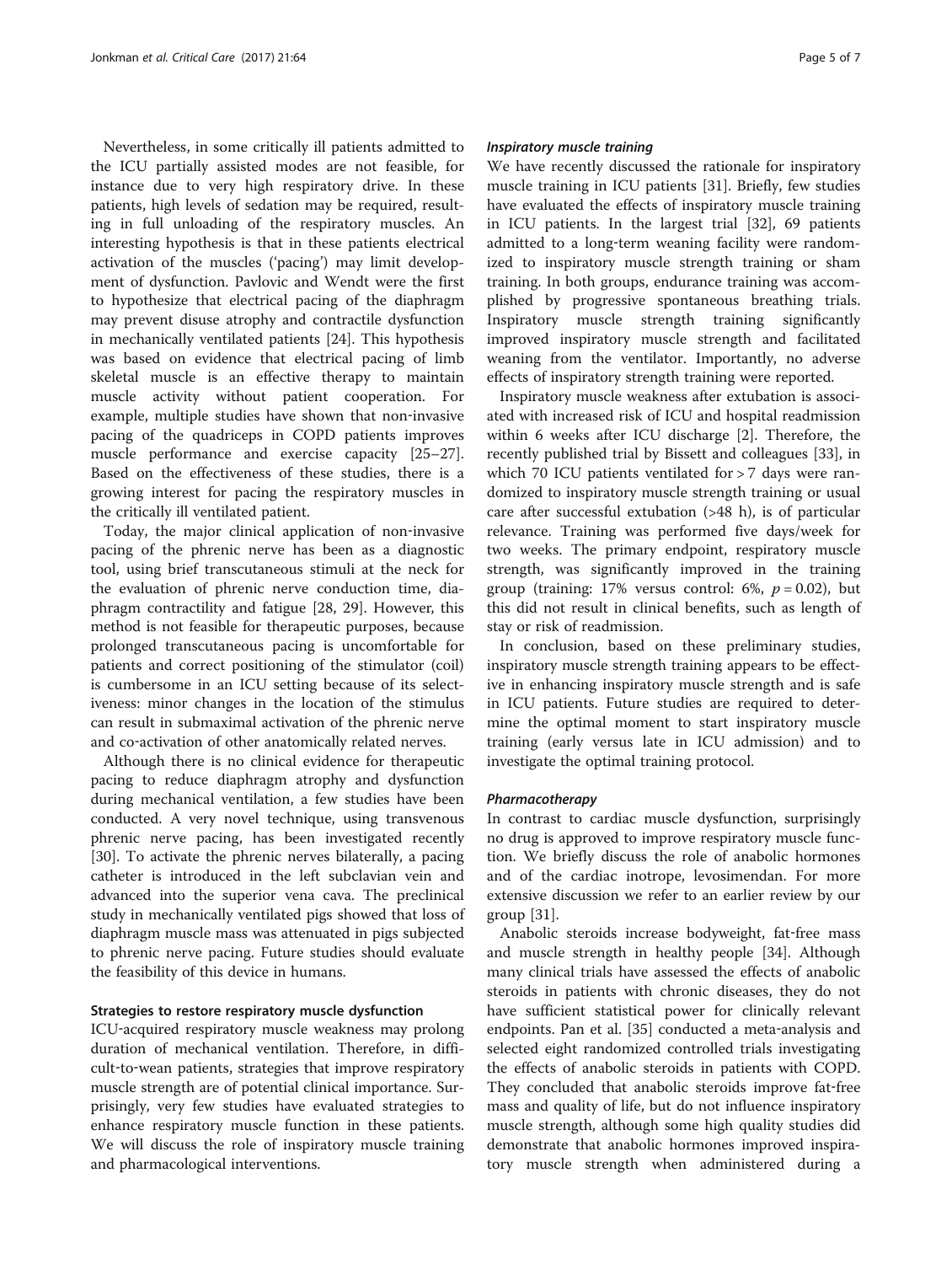<span id="page-5-0"></span>rehabilitation program [\[36](#page-6-0)]. No randomized studies have been performed in weak difficult-to-wean ICU patients. Notably, Takala et al. reported that early administration of growth hormone increased mortality in ICU patients [[37\]](#page-6-0). In conclusion, anabolic hormones should not be routinely used in ICU patients to enhance muscle strength. Whether they may have a role for difficult-towean patients with severe respiratory muscle weakness remains to be investigated.

Levosimendan is a relatively novel cardiac inotrope, which enhances the binding of calcium to troponin and improves contractile efficiency of the muscle fibers. It is approved for the treatment of heart failure, but exerts effects in other organs as well [[38\]](#page-6-0). Levosimendan has been shown to enhance contractile efficiency of muscle fibers isolated from the diaphragm of healthy subjects and patients with COPD [[39](#page-6-0)]. Doorduin et al. demonstrated in healthy subjects that levosimendan reversed fatigue and improved neuromechanical efficiency of the diaphragm in vivo [[40](#page-6-0)]. Future studies should evaluate the effects of levosimendan on respiratory muscle function in difficult to wean patients.

# Conclusion

In the last decade, our understanding of the pathophysiology of ICU‐acquired respiratory muscle weakness has improved considerably. Molecular mechanisms include activation of different proteolytic pathways and posttranslational protein modifications, in particular of calcium release channels. This results in atrophy of respiratory muscle fibers and dysfunction of the remaining contractile proteins. Weakness is associated with prolonged mechanical ventilation and increased risk of ICU and hospital readmission. Risk factors for the development of respiratory muscle weakness include sepsis and disuse. In particular, duration of disuse can be limited in selected patients by applying appropriate monitoring techniques that help reduce over‐assist by the ventilator. Future studies should reveal the optimal monitoring techniques and the precise goals of monitoring. In patients who have developed ICU‐ acquired respiratory muscle weakness, no intervention has been shown to improve outcome. Nevertheless, several studies have demonstrated that inspiratory muscle strength training improves strength. No drug has been approved to improve respiratory muscle function. As respiratory muscle weakness has detrimental effects on patient outcomes, clinically effective treatment strategies are urgently needed.

#### Acknowledgements

Not applicable.

#### Funding

Publication costs were funded by the VU University Medical Centre Amsterdam.

### Availability of data and materials

Not applicable.

#### Authors' contributions

All authors contributed to writing of the manuscript. LH revised latest version. All authors read and approved the final manuscript.

### Competing interests

LH has received institutional research funding from Orion Pharma, Finland and Liberate Medical USA. LH has received speakers fee from Orion Pharma, Finland, Maquet Critical Care Sweden. LH is a member of the clinical advisory board of Maquet Critical Care Sweden. AJ and DJ have no disclosures.

#### Consent for publication

Not applicable.

#### Ethics approval and consent to participate

Not applicable.

#### Author details

<sup>1</sup>VU University Medical Center, Department of Intensive Care Medicine, 1007 MB Amsterdam, Netherlands. <sup>2</sup>Radboudumc, Department of Anesthesiology, Nijmegen, Netherlands.

### Published online: 21 March 2017

#### References

- 1. De Jonghe B, Bastuji-Garin S, Durand MC, et al. Respiratory weakness is associated with limb weakness and delayed weaning in critical illness. Crit Care Med. 2007;35:2007–15.
- 2. Adler D, Dupuis-Lozeron E, Richard JC, Janssens JP, Brochard L. Does inspiratory muscle dysfunction predict readmission after intensive care unit discharge? Am J Respir Crit Care Med. 2014;190:347–50.
- 3. Levine S, Nguyen T, Taylor N, et al. Rapid disuse atrophy of diaphragm fibers in mechanically ventilated humans. N Engl J Med. 2008;358:1327–35.
- 4. Jaber S, Petrof BJ, Jung B, et al. Rapidly progressive diaphragmatic weakness and injury during mechanical ventilation in humans. Am J Respir Crit Care Med. 2011;183:364–71.
- 5. Hussain SN, Mofarrahi M, Sigala I, et al. Mechanical ventilation-induced diaphragm disuse in humans triggers autophagy. Am J Respir Crit Care Med. 2010;182:1377–86.
- 6. Matecki S, Dridi H, Jung B, et al. Leaky ryanodine receptors contribute to diaphragmatic weakness during mechanical ventilation. Proc Natl Acad Sci U S A. 2016;113:9069–74.
- 7. Hooijman PE, Beishuizen A, Witt CC, et al. Diaphragm muscle fiber weakness and ubiquitin-proteasome activation in critically ill patients. Am J Respir Crit Care Med. 2015;191:1126–38.
- 8. van Hees HW, Schellekens WJ, Linkels M, et al. Plasma from septic shock patients induces loss of muscle protein. Crit Care. 2011;15:R233.
- 9. Demoule A, Jung B, Prodanovic H, et al. Diaphragm dysfunction on admission to the intensive care unit. Prevalence, risk factors, and prognostic impact – a prospective study. Am J Respir Crit Care Med. 2013;188:213–9.
- 10. Demoule A, Molinari N, Jung B, et al. Patterns of diaphragm function in critically ill patients receiving prolonged mechanical ventilation: a prospective longitudinal study. Ann Intensive Care. 2016;6:75.
- 11. Supinski GS, Westgate P, Callahan LA. Correlation of maximal inspiratory pressure to transdiaphragmatic twitch pressure in intensive care unit patients. Crit Care. 2016;20:77.
- 12. Goligher EC, Fan E, Herridge MS, et al. Evolution of diaphragm thickness during mechanical ventilation. Impact of inspiratory effort. Am J Respir Crit Care Med. 2015;192:1080–8.
- 13. Colombo D, Cammarota G, Alemani M, et al. Efficacy of ventilator waveforms observation in detecting patient-ventilator asynchrony. Crit Care Med. 2011;39:2452–7.
- 14. Doorduin J, van Hees HW, van der Hoeven JG, Heunks LM. Monitoring of the respiratory muscles in the critically ill. Am J Respir Crit Care Med. 2013;187:20–7.
- 15. Heunks LM, Doorduin J, van der Hoeven JG. Monitoring and preventing diaphragm injury. Curr Opin Crit Care. 2015;21:34–41.
- 16. Akoumianaki E, Maggiore SM, Valenza D, et al. The application of esophageal pressure measurement in patients with respiratory failure. Am J Respir Crit Care Med. 2014;189:520–31.